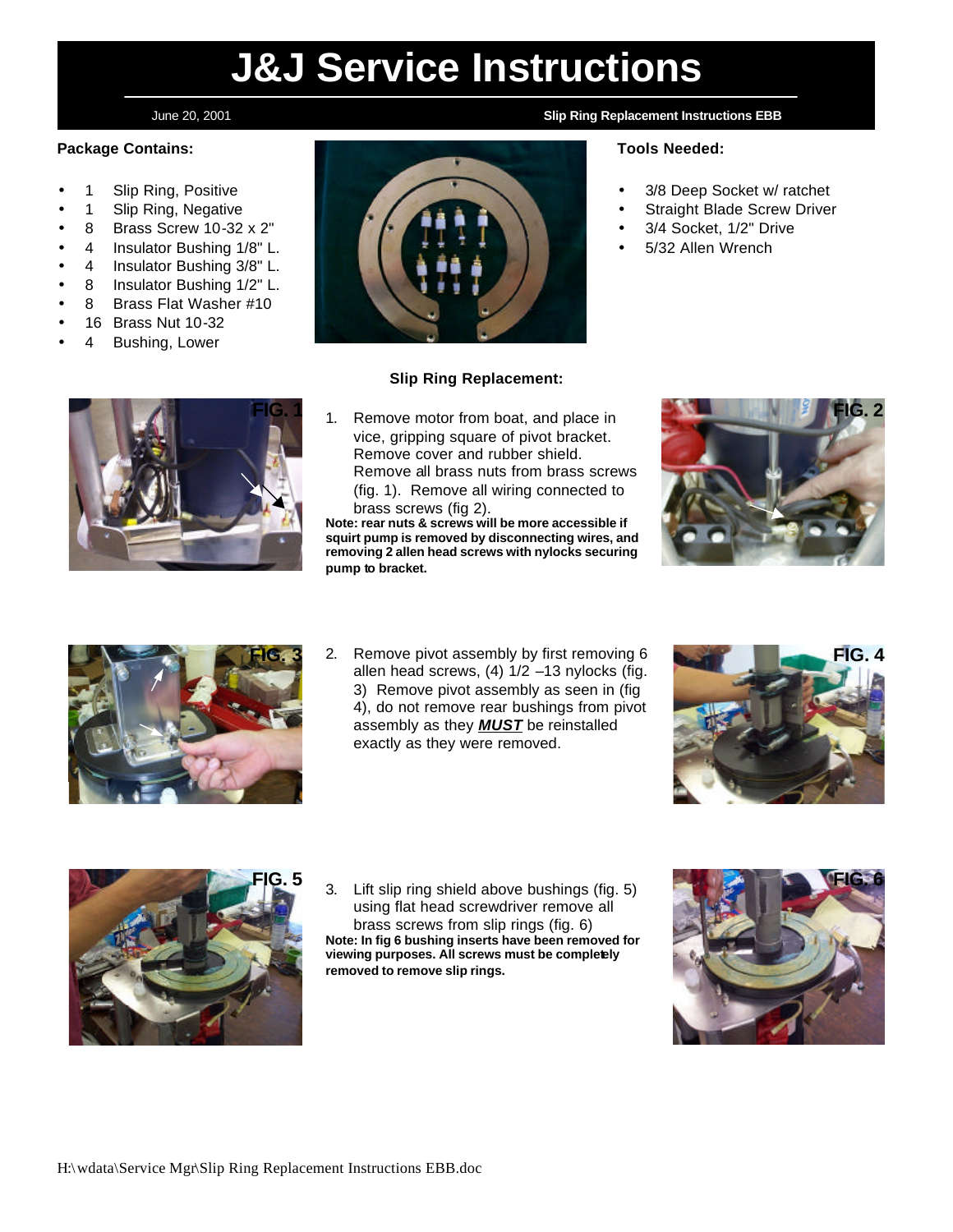## Slip Ring Replacement (cont.)



4. Remove mount with slip rings (fig. 7), **FIG. 8** remove all insulator bushings from base plate as indicated (fig. 8) and discard.





Install new slip rings with hardware provided in kit (fig. 10). Screws press fit through rings and mount, use screwdriver if needed.





compete one screw assembly in front of and behind motor. 3/8"L. insulator bushing to be installed into base plate on handlebar side, 1/8"L. insulator bushing to be installed into base plate on squirt pump side. Place over each screw a 1/2" L. insulator bushing, flat washer, 10-32 screw and hand tighten.





**FIG. 13** 7. Turn motor right side up, install remaining insulator bushings as stated in step 6. Tighten 3/8" brass nuts to 26 inch pounds.

**Note: To achieve 26 inch pounds, run the nut down hand tight while holding screw head with screwdriver and with a socket tighten nut 2 complete revolutions.**

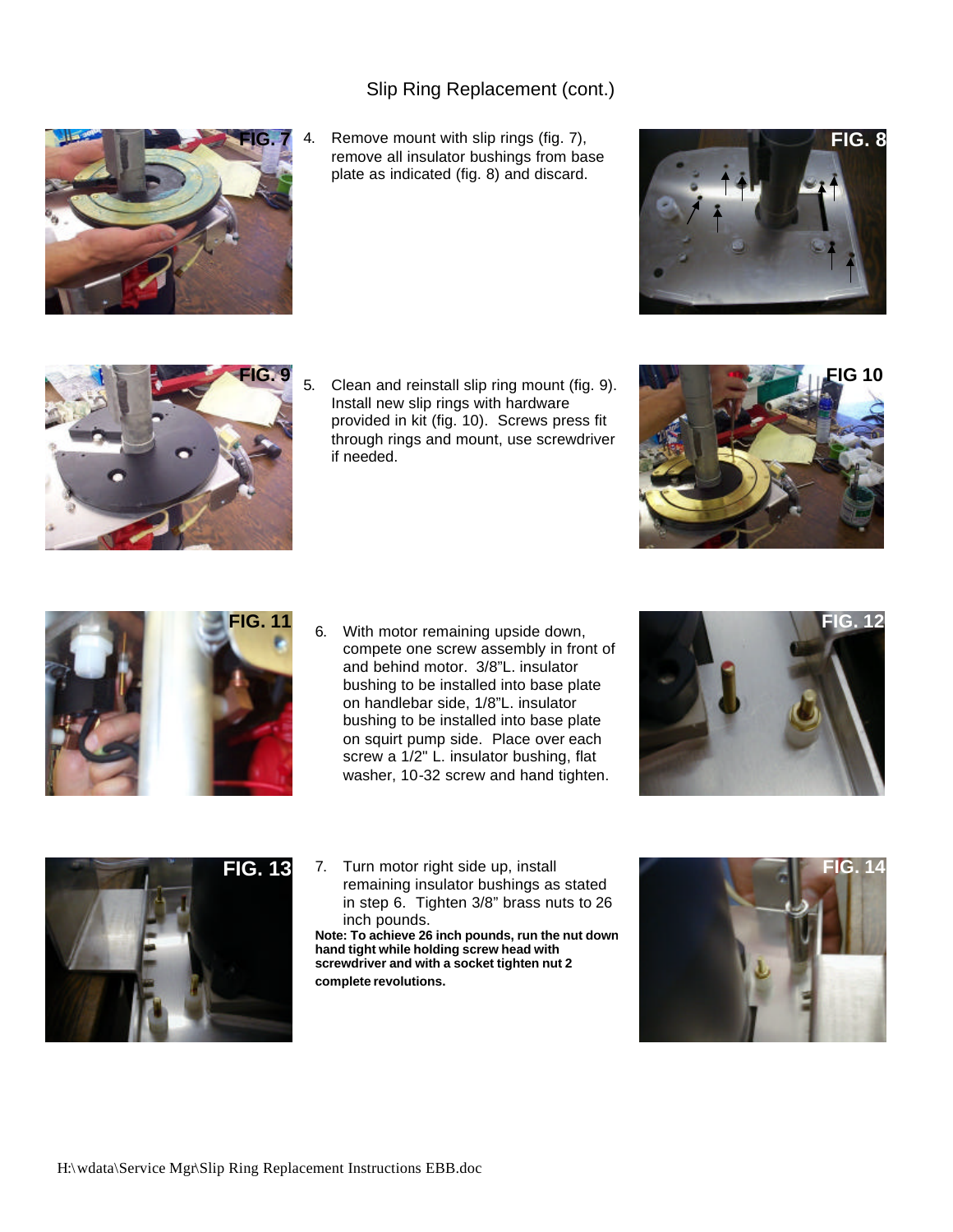

**FIG. 15** 8. Turn motor upside down again, bring slip ring shield back down to slip rings (fig. 15).

**Note: Some early production motors have been found to require bushing, lowers to be replaced. If you received replacement bushing, lowers they must be installed as seen in fig. 16, with thin side to the prop cage.**





**FIG. 17** 9. Install pivot assembly with cover (fig. 17) tighten down 1/2-13 Nylocks with 1/2" drive socket to 50 ft. lbs. Once tightened check pivot rotation, pivot should rotate with 2 fingers as seen in fig. 18. If pivot is bound back each 1/2-13 Nylock off 1/8 turn, re-check for rotation, repeat as needed, until pivot rotates freely.





**FIG. 19 FIG. 20** 10. Loctite should be used on all 6 allen head screws (fig. 19). All 6 allen head screws should be tightened to 8 ft. lbs.





FIG. 21 11. Double nut back 4 brass screws (fig. 21), tighten to 13 in. lbs. Reinstall squirt pump if removed. Wire motor as per wiring diagram. For reference a complete motor can be used for an example of wiring layout. Reinstall rubber shield and motor cover.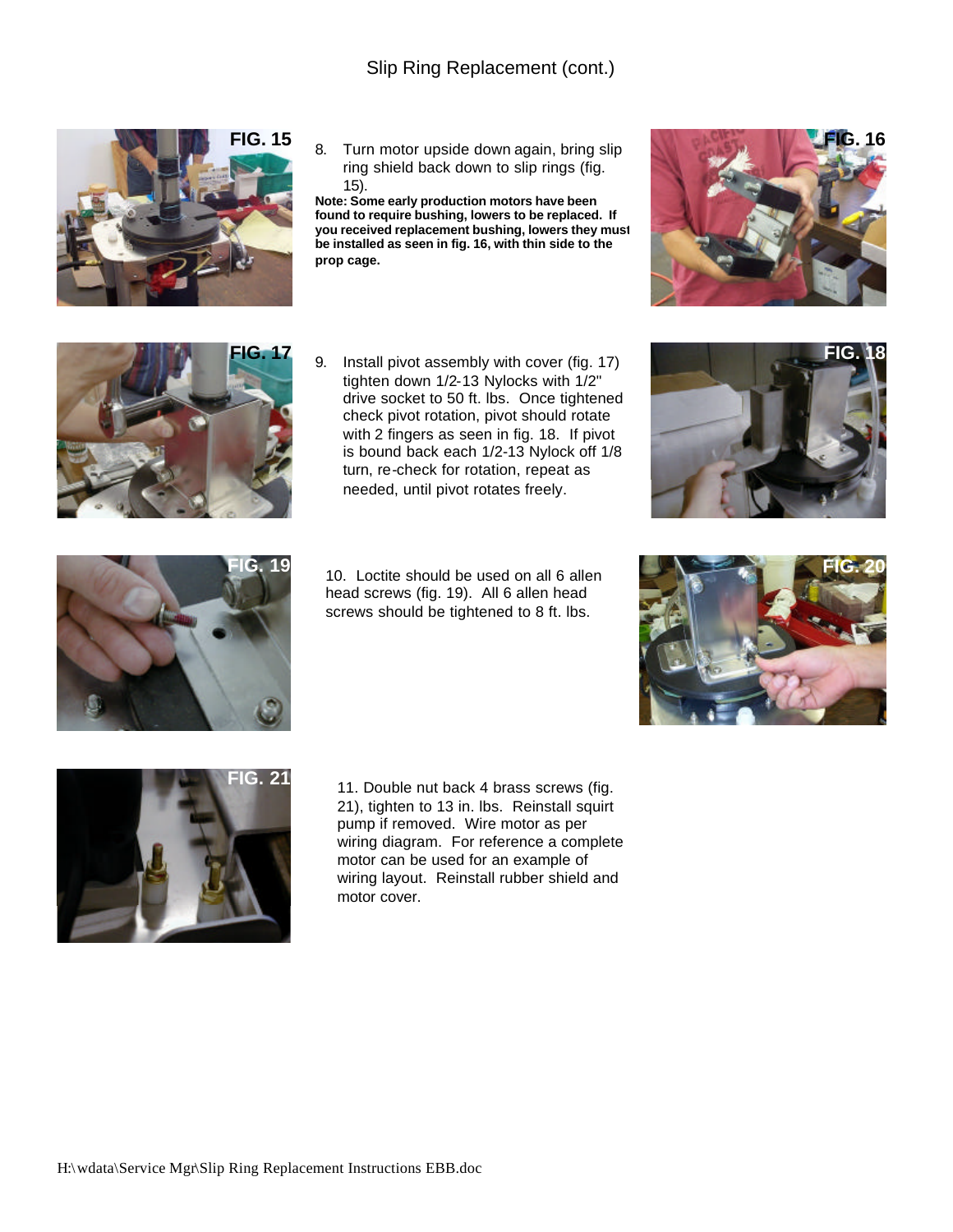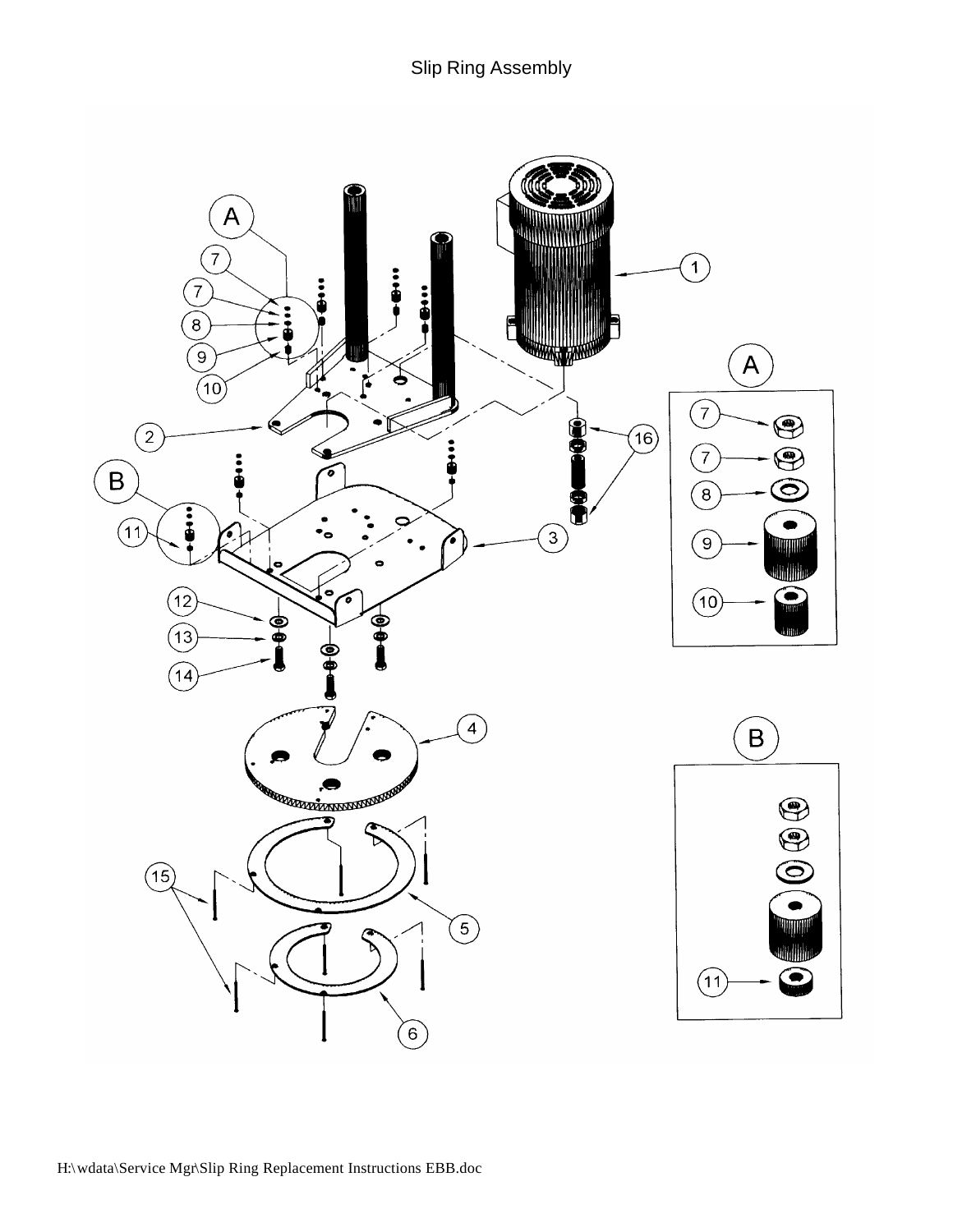